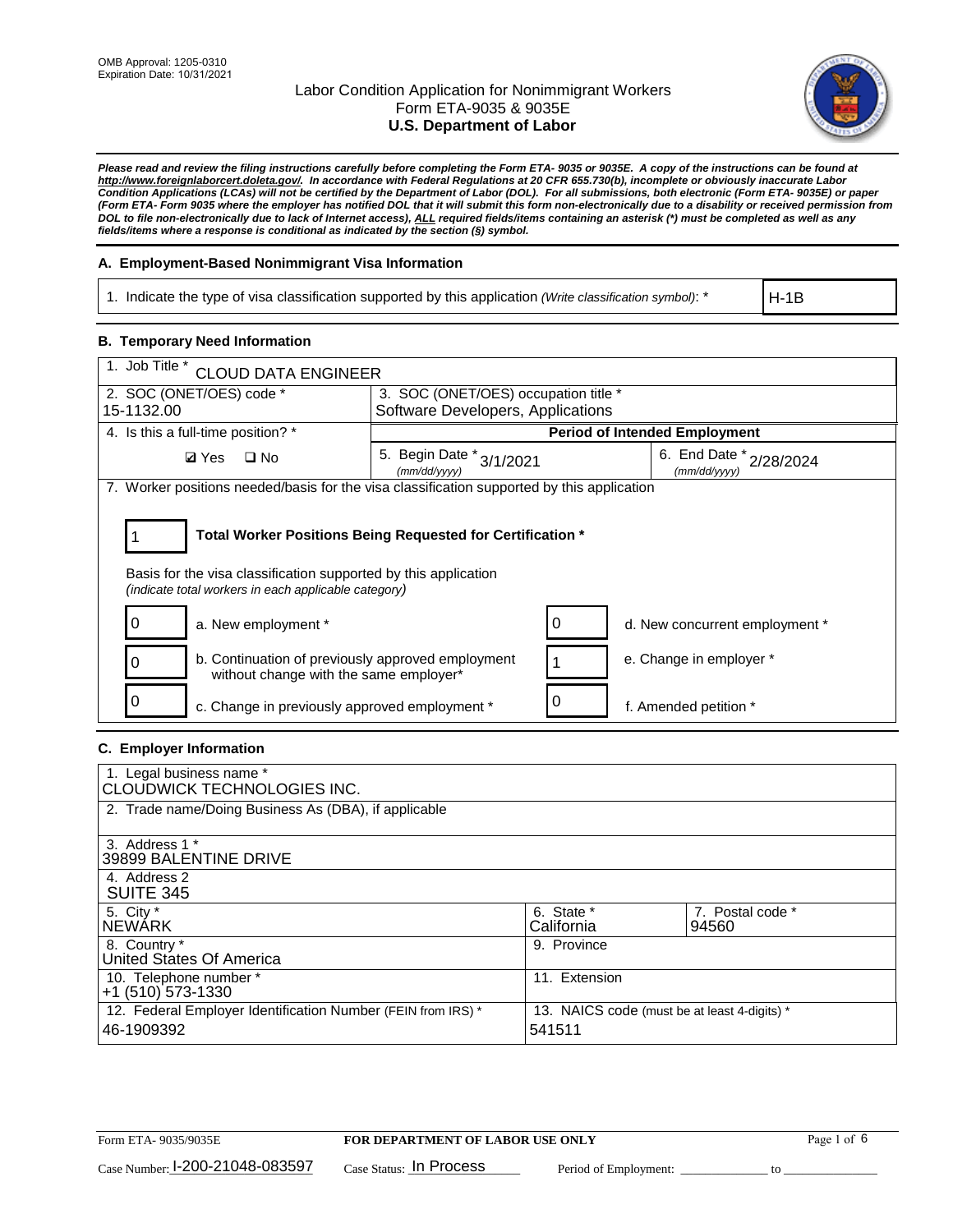

## **D. Employer Point of Contact Information**

**Important Note**: The information contained in this Section must be that of an employee of the employer who is authorized to act on behalf of the employer in labor certification matters. The information in this Section must be different from the agent or attorney information listed in Section E, unless the attorney is an employee of the employer.

| 1. Contact's last (family) name *                   | 2. First (given) name * |                          | 3. Middle name(s)         |
|-----------------------------------------------------|-------------------------|--------------------------|---------------------------|
| <b>CHHABRA</b>                                      | <b>MANINDER</b>         |                          | <b>SINGH</b>              |
| 4. Contact's job title *<br>CHIEF EXECUTIVE OFFICER |                         |                          |                           |
| 5. Address 1 *<br>39899 BALENTINE DRIVE             |                         |                          |                           |
| 6. Address 2<br><b>SUITE 345</b>                    |                         |                          |                           |
| 7. City *<br><b>NEWÁRK</b>                          |                         | 8. State *<br>California | 9. Postal code *<br>94560 |
| 10. Country *<br>United States Of America           |                         | 11. Province             |                           |
| 12. Telephone number *                              | Extension<br>13.        | 14. E-Mail address       |                           |
| +1 (510) 573-1330                                   |                         | MANI@CLOUDWICK.COM       |                           |

# **E. Attorney or Agent Information (If applicable)**

**Important Note**: The employer authorizes the attorney or agent identified in this section to act on its behalf in connection with the filing of this application.

| 1. Is the employer represented by an attorney or agent in the filing of this application? *<br>If "Yes," complete the remainder of Section E below. |  |                 |                          |                               |                   | <b>Ø</b> Yes<br>$\Box$ No                            |
|-----------------------------------------------------------------------------------------------------------------------------------------------------|--|-----------------|--------------------------|-------------------------------|-------------------|------------------------------------------------------|
| 3. First (given) name $\S$<br>2. Attorney or Agent's last (family) name §                                                                           |  |                 |                          |                               | 4. Middle name(s) |                                                      |
| AHLUWALIA                                                                                                                                           |  | <b>INDERJIT</b> |                          |                               | <b>SINGH</b>      |                                                      |
| 5. Address 1 §<br>1871 THE ALAMEDA                                                                                                                  |  |                 |                          |                               |                   |                                                      |
| 6. Address 2<br>SUITE 333                                                                                                                           |  |                 |                          |                               |                   |                                                      |
| 7. City §<br>SAN JOSE                                                                                                                               |  |                 | 8. State §<br>California |                               | 95126             | 9. Postal code §                                     |
| 10. Country §<br>United States Of America                                                                                                           |  |                 | 11. Province             |                               |                   |                                                      |
| 12. Telephone number §                                                                                                                              |  | 13. Extension   |                          | 14. E-Mail address            |                   |                                                      |
| +1 (408) 981-7696                                                                                                                                   |  |                 |                          | INDER@AHLUWALIA-FIRM.COM      |                   |                                                      |
| 15. Law firm/Business name §                                                                                                                        |  |                 |                          | 16. Law firm/Business FEIN §  |                   |                                                      |
| THE AHLUWALIA FIRM                                                                                                                                  |  |                 |                          | 26-2910905                    |                   |                                                      |
| 17. State Bar number (only if attorney) §                                                                                                           |  |                 |                          |                               |                   | 18. State of highest court where attorney is in good |
| 26168                                                                                                                                               |  |                 | Tennessee                | standing (only if attorney) § |                   |                                                      |
| 19. Name of the highest State court where attorney is in good standing (only if attorney) §                                                         |  |                 |                          |                               |                   |                                                      |
| TENNESSEE SUPREME COURT                                                                                                                             |  |                 |                          |                               |                   |                                                      |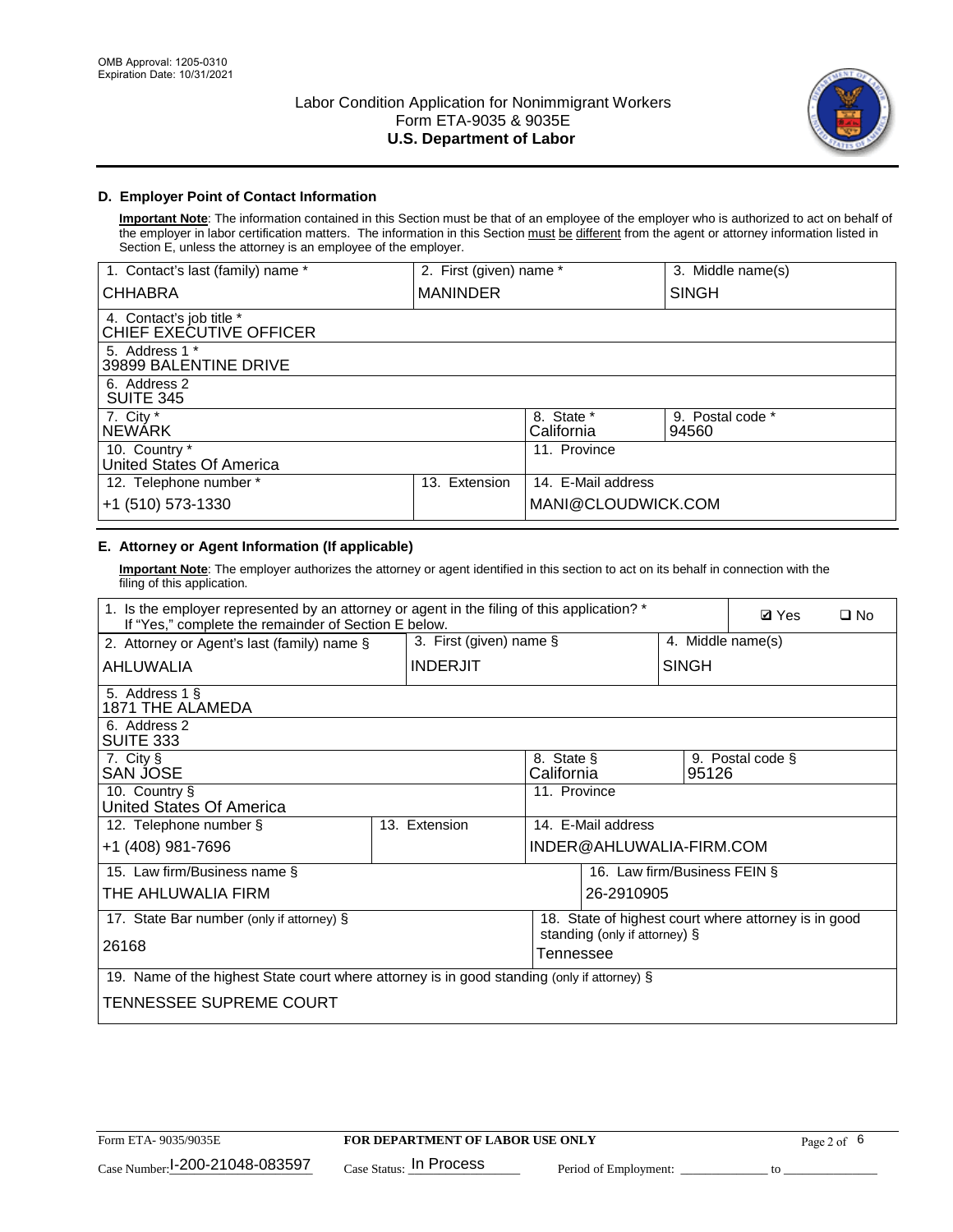

#### **F. Employment and Wage Information**

**Important Note**: The employer must define the intended place(s) of employment with as much geographic specificity as possible. Each intended place(s) of employment listed below must be the worksite or physical location where the work will actually be performed and cannot be a P.O. Box. The employer must identify all intended places of employment, including those of short duration, on the LCA. 20 CFR 655.730(c)(5). If the employer is submitting this form non-electronically and the work is expected to be performed in more than one location, an attachment must be submitted in order to complete this section. An employer has the option to use either a single Form ETA-9035/9035E or multiple forms to disclose all intended places of employment. If the employer has more than ten (10) intended places of employment at the time of filing this application, the employer must file as many additional LCAs as are necessary to list all intended places of employment. See the form instructions for further information about identifying all intended places of employment.

#### a.*Place of Employment Information* 1

| 1. Enter the estimated number of workers that will perform work at this place of employment under<br>the LCA.*                 |                                          | 1                         |  |  |  |  |
|--------------------------------------------------------------------------------------------------------------------------------|------------------------------------------|---------------------------|--|--|--|--|
| 2. Indicate whether the worker(s) subject to this LCA will be placed with a secondary entity at this<br>place of employment. * |                                          | $\Box$ Yes<br><b>Q</b> No |  |  |  |  |
| 3. If "Yes" to question 2, provide the legal business name of the secondary entity. §                                          |                                          |                           |  |  |  |  |
| 4. Address 1 *                                                                                                                 |                                          |                           |  |  |  |  |
| 39899 BALENTINE DRIVE                                                                                                          |                                          |                           |  |  |  |  |
| 5. Address 2<br><b>SUITE 345</b>                                                                                               |                                          |                           |  |  |  |  |
| 6. City $*$<br>7. County *<br><b>NEWARK</b><br>Alameda                                                                         |                                          |                           |  |  |  |  |
| 8. State/District/Territory *<br>9. Postal code *<br>California<br>94560                                                       |                                          |                           |  |  |  |  |
| 10. Wage Rate Paid to Nonimmigrant Workers *                                                                                   |                                          |                           |  |  |  |  |
| □ Hour □ Week □ Bi-Weekly □ Month ☑ Year<br>From* \$145246 00 To: \$<br>150000 00                                              |                                          |                           |  |  |  |  |
| 11. Prevailing Wage Rate *                                                                                                     | 11a. Per: (Choose only one)*             |                           |  |  |  |  |
| 145246 00<br>$\mathbf{\$}$                                                                                                     | □ Hour □ Week □ Bi-Weekly □ Month ☑ Year |                           |  |  |  |  |
| Questions 12-14. Identify the source used for the prevailing wage (PW) (check and fully complete only one): *                  |                                          |                           |  |  |  |  |
| 12.<br>A Prevailing Wage Determination (PWD) issued by the Department of Labor                                                 |                                          | a. PWD tracking number §  |  |  |  |  |
| 13.<br>A PW obtained independently from the Occupational Employment Statistics (OES) Program<br>$\mathbf v$                    |                                          |                           |  |  |  |  |
| a. Wage Level (check one): §                                                                                                   | b. Source Year §                         |                           |  |  |  |  |
| ☑ Ⅲ<br>□⊪<br>$\square$ IV<br>$\Box$ N/A<br>□⊥                                                                                  | 7/1/2020 - 6/30/2021                     |                           |  |  |  |  |
| 14.<br>A PW obtained using another legitimate source (other than OES) or an independent authoritative source                   |                                          |                           |  |  |  |  |
| a. Source Type (check one): §                                                                                                  | b. Source Year §                         |                           |  |  |  |  |
| $\Box$ CBA<br>$\Box$ DBA<br>$\square$ SCA<br>$\Box$ Other/ PW Survey                                                           |                                          |                           |  |  |  |  |
| c. If responded "Other/ PW Survey" in question 14.a, enter the name of the survey producer or publisher §                      |                                          |                           |  |  |  |  |
|                                                                                                                                |                                          |                           |  |  |  |  |
|                                                                                                                                |                                          |                           |  |  |  |  |
| d. If responded "Other/ PW Survey" in question 14.a, enter the title or name of the PW survey §                                |                                          |                           |  |  |  |  |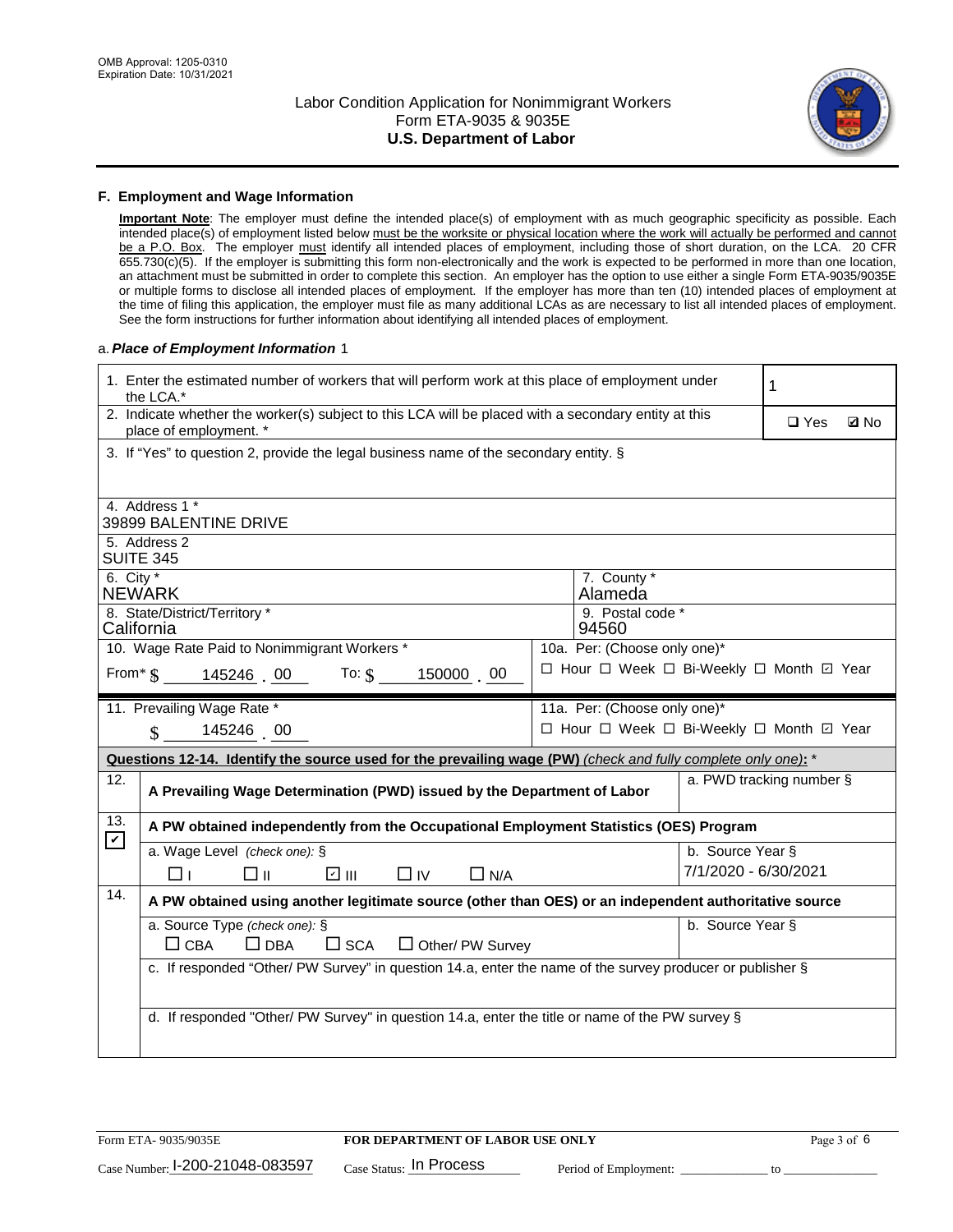

## **G. Employer Labor Condition Statements**

! *Important Note:* In order for your application to be processed, you MUST read Section G of the Form ETA-9035CP - General Instructions for the 9035 & 9035E under the heading "Employer Labor Condition Statements" and agree to all four (4) labor condition statements summarized below:

- (1) **Wages:** The employer shall pay nonimmigrant workers at least the prevailing wage or the employer's actual wage, whichever is higher, and pay for non-productive time. The employer shall offer nonimmigrant workers benefits and eligibility for benefits provided as compensation for services on the same basis as the employer offers to U.S. workers. The employer shall not make deductions to recoup a business expense(s) of the employer including attorney fees and other costs connected to the performance of H-1B, H-1B1, or E-3 program functions which are required to be performed by the employer. This includes expenses related to the preparation and filing of this LCA and related visa petition information. 20 CFR 655.731;
- (2) **Working Conditions:** The employer shall provide working conditions for nonimmigrants which will not adversely affect the working conditions of workers similarly employed. The employer's obligation regarding working conditions shall extend for the duration of the validity period of the certified LCA or the period during which the worker(s) working pursuant to this LCA is employed by the employer, whichever is longer. 20 CFR 655.732;
- (3) **Strike, Lockout, or Work Stoppage:** At the time of filing this LCA, the employer is not involved in a strike, lockout, or work stoppage in the course of a labor dispute in the occupational classification in the area(s) of intended employment. The employer will notify the Department of Labor within 3 days of the occurrence of a strike or lockout in the occupation, and in that event the LCA will not be used to support a petition filing with the U.S. Citizenship and Immigration Services (USCIS) until the DOL Employment and Training Administration (ETA) determines that the strike or lockout has ended. 20 CFR 655.733; and
- (4) **Notice:** Notice of the LCA filing was provided no more than 30 days before the filing of this LCA or will be provided on the day this LCA is filed to the bargaining representative in the occupation and area of intended employment, or if there is no bargaining representative, to workers in the occupation at the place(s) of employment either by electronic or physical posting. This notice was or will be posted for a total period of 10 days, except that if employees are provided individual direct notice by e-mail, notification need only be given once. A copy of the notice documentation will be maintained in the employer's public access file. A copy of this LCA will be provided to each nonimmigrant worker employed pursuant to the LCA. The employer shall, no later than the date the worker(s) report to work at the place(s) of employment, provide a signed copy of the certified LCA to the worker(s) working pursuant to this LCA. 20 CFR 655.734.

1. **I have read and agree to** Labor Condition Statements 1, 2, 3, and 4 above and as fully explained in Section G of the Form ETA-9035CP – General Instructions for the 9035 & 9035E and the Department's regulations at 20 CFR 655 Subpart H. \*

**Ø**Yes ロNo

### **H. Additional Employer Labor Condition Statements –H-1B Employers ONLY**

!**Important Note***:* In order for your H-1B application to be processed, you MUST read Section H – Subsection 1 of the Form ETA 9035CP – General Instructions for the 9035 & 9035E under the heading "Additional Employer Labor Condition Statements" and answer the questions below.

#### *a. Subsection 1*

| 1. At the time of filing this LCA, is the employer H-1B dependent? §                                                                                                                                                                                                      | ⊡ Yes        | $\square$ No |              |  |
|---------------------------------------------------------------------------------------------------------------------------------------------------------------------------------------------------------------------------------------------------------------------------|--------------|--------------|--------------|--|
| 2. At the time of filing this LCA, is the employer a willful violator? $\S$                                                                                                                                                                                               | $\Box$ Yes   | ⊡ No         |              |  |
| 3. If "Yes" is marked in questions H.1 and/or H.2, you must answer "Yes" or "No" regarding<br>whether the employer will use this application ONLY to support H-1B petitions or extensions of<br>status for exempt H-1B nonimmigrant workers? §                            | <b>☑</b> Yes | $\Box$ No    |              |  |
| 4. If "Yes" is marked in question H.3, identify the statutory basis for the<br>$\Box$ \$60,000 or higher annual wage<br>exemption of the H-1B nonimmigrant workers associated with this<br>□ Master's Degree or higher in related specialty<br><b>Both</b><br>LCA. §<br>☑ |              |              |              |  |
| H-1B Dependent or Willful Violator Employers -Master's Degree or Higher Exemptions ONLY                                                                                                                                                                                   |              |              |              |  |
| 5. Indicate whether a completed Appendix A is attached to this LCA covering any H-1B<br>nonimmigrant worker for whom the statutory exemption will be based <b>ONLY</b> on attainment of a<br>Master's Degree or higher in related specialty. §                            | $\Box$ Yes   | ⊟ No         | <b>Q</b> N/A |  |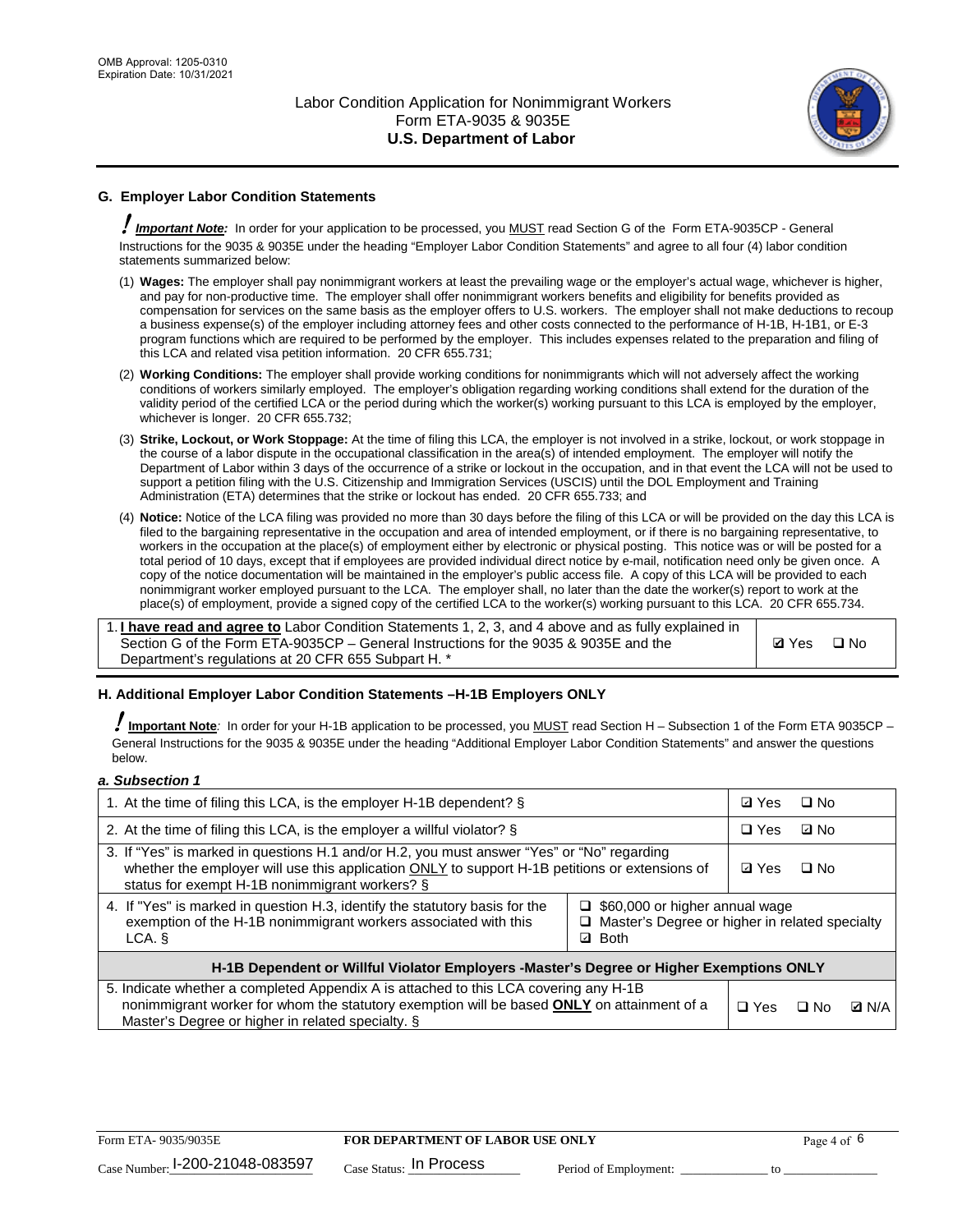

**If you marked "Yes" to questions H.a.1 (H-1B dependent) and/or H.a.2 (H-1B willful violator) and "No" to question H.a.3 (exempt H-1B nonimmigrant workers), you MUST read Section H – Subsection 2 of the Form ETA 9035CP – General Instructions for the 9035 & 9035E under the heading "Additional Employer Labor Condition Statements" and indicate your agreement to all three (3) additional statements summarized below.**

#### *b. Subsection 2*

- A. **Displacement:** An H-1B dependent or willful violator employer is prohibited from displacing a U.S. worker in its own workforce within the period beginning 90 days before and ending 90 days after the date of filing of the visa petition. 20 CFR 655.738(c);
- B. **Secondary Displacement:** An H-1B dependent or willful violator employer is prohibited from placing an H-1B nonimmigrant worker(s) with another/secondary employer where there are indicia of an employment relationship between the nonimmigrant worker(s) and that other/secondary employer (thus possibly affecting the jobs of U.S. workers employed by that other employer), unless and until the employer subject to this LCA makes the inquiries and/or receives the information set forth in 20 CFR 655.738(d)(5) concerning that other/secondary employer's displacement of similarly employed U.S. workers in its workforce within the period beginning 90 days before and ending 90 days after the date of such placement. 20 CFR 655.738(d). Even if the required inquiry of the secondary employer is made, the H-1B dependent or willful violator employer will be subject to a finding of a violation of the secondary displacement prohibition if the secondary employer, in fact, displaces any U.S. worker(s) during the applicable time period; and
- C. **Recruitment and Hiring:** Prior to filing this LCA or any petition or request for extension of status for nonimmigrant worker(s) supported by this LCA, the H-1B dependent or willful violator employer must take good faith steps to recruit U.S. workers for the job(s) using procedures that meet industry-wide standards and offer compensation that is at least as great as the required wage to be paid to the nonimmigrant worker(s) pursuant to 20 CFR 655.731(a). The employer must offer the job(s) to any U.S. worker who applies and is equally or better qualified for the job than the nonimmigrant worker. 20 CFR 655.739.

| 6. I have read and agree to Additional Employer Labor Condition Statements A, B, and C above and |       |           |
|--------------------------------------------------------------------------------------------------|-------|-----------|
| as fully explained in Section H – Subsections 1 and 2 of the Form ETA 9035CP – General           | □ Yes | $\Box$ No |
| Instructions for the 9035 & 9035E and the Department's regulations at 20 CFR 655 Subpart H. §    |       |           |

### **I. Public Disclosure Information**

! **Important Note***:* You must select one or both of the options listed in this Section.

|  | 1. Public disclosure information in the United States will be kept at: * |  |  |  |
|--|--------------------------------------------------------------------------|--|--|--|
|  |                                                                          |  |  |  |

**sqrt** Employer's principal place of business □ Place of employment

### **J. Notice of Obligations**

A. Upon receipt of the certified LCA, the employer must take the following actions:

- o Print and sign a hard copy of the LCA if filing electronically (20 CFR 655.730(c)(3));<br>
Maintain the original signed and certified LCA in the employer's files (20 CFR 655.7
- Maintain the original signed and certified LCA in the employer's files (20 CFR 655.705(c)(2); 20 CFR 655.730(c)(3); and 20 CFR 655.760); and
- o Make a copy of the LCA, as well as necessary supporting documentation required by the Department of Labor regulations, available for public examination in a public access file at the employer's principal place of business in the U.S. or at the place of employment within one working day after the date on which the LCA is filed with the Department of Labor (20 CFR 655.705(c)(2) and 20 CFR 655.760).
- B. The employer must develop sufficient documentation to meet its burden of proof with respect to the validity of the statements made in its LCA and the accuracy of information provided, in the event that such statement or information is challenged (20 CFR 655.705(c)(5) and 20 CFR 655.700(d)(4)(iv)).
- C. The employer must make this LCA, supporting documentation, and other records available to officials of the Department of Labor upon request during any investigation under the Immigration and Nationality Act (20 CFR 655.760 and 20 CFR Subpart I).

*I declare under penalty of perjury that I have read and reviewed this application and that to the best of my knowledge, the*  information contained therein is true and accurate. I understand that to knowingly furnish materially false information in the *preparation of this form and any supplement thereto or to aid, abet, or counsel another to do so is a federal offense punishable by fines, imprisonment, or both (18 U.S.C. 2, 1001,1546,1621).*

| 1. Last (family) name of hiring or designated official *<br><b>CHHABRA</b> |                         | <b>MANINDER</b>                         |                       | 2. First (given) name of hiring or designated official * | S  | 3. Middle initial § |
|----------------------------------------------------------------------------|-------------------------|-----------------------------------------|-----------------------|----------------------------------------------------------|----|---------------------|
| 4. Hiring or designated official title *<br>CHIEF EXECUTIVE OFFICER        |                         |                                         |                       |                                                          |    |                     |
| 5. Signature *                                                             |                         |                                         |                       | 6. Date signed *                                         |    |                     |
|                                                                            |                         |                                         |                       |                                                          |    |                     |
| Form ETA-9035/9035E                                                        |                         | <b>FOR DEPARTMENT OF LABOR USE ONLY</b> |                       |                                                          |    | Page 5 of 6         |
| $_{\text{Case Number:}}$ 1-200-21048-083597                                | Case Status: In Process |                                         | Period of Employment: |                                                          | tΩ |                     |

| Form ETA-9035/9035E             | <b>FOR DEPARTMENT OF LABOR USE ONLY</b> |                       |  | Page 5 of 6 |
|---------------------------------|-----------------------------------------|-----------------------|--|-------------|
| Case Number: 1-200-21048-083597 | $_{Case\; Status:}$ In Process          | Period of Employment: |  |             |